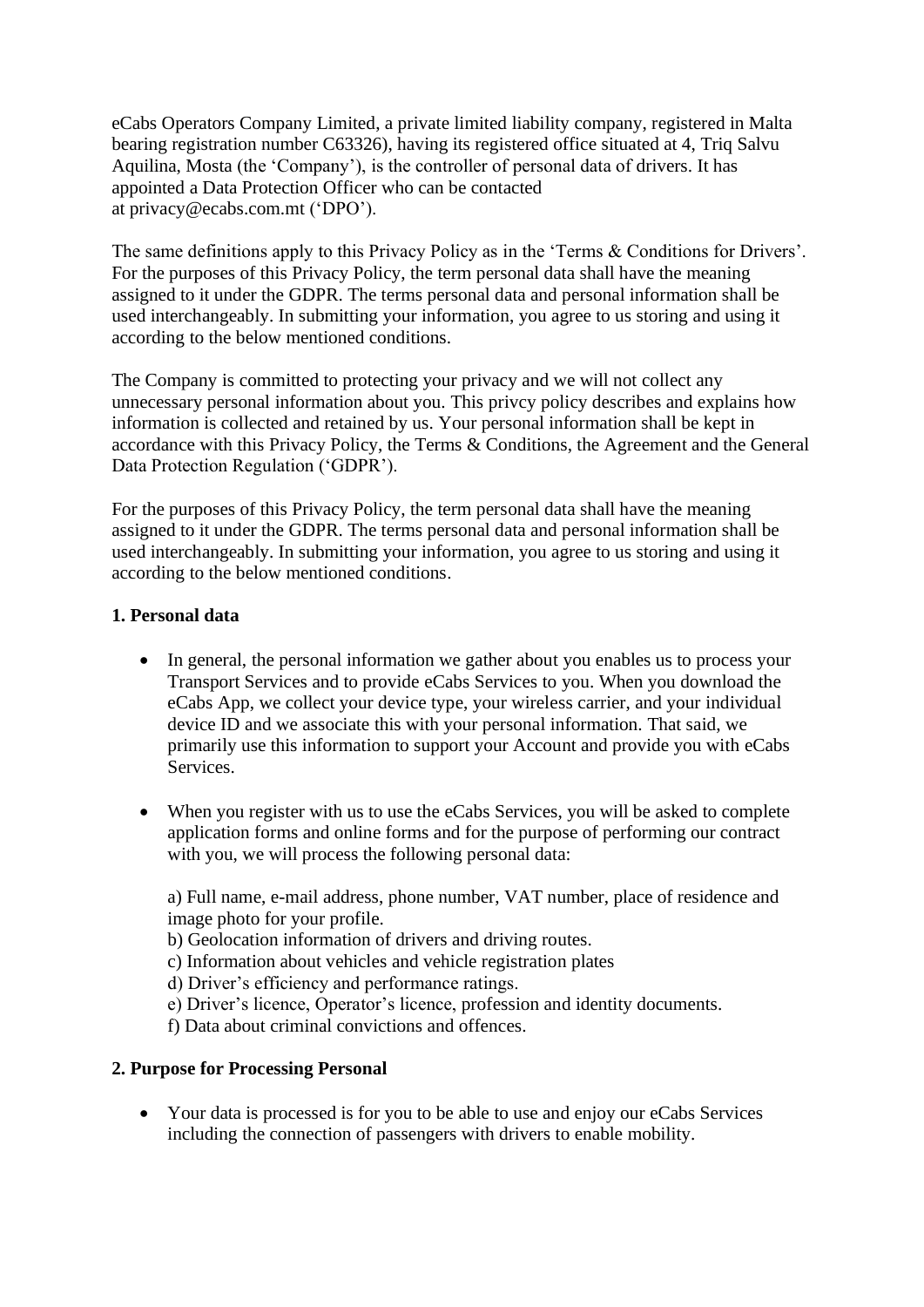- Geolocation and driving routes are processed with a view to analysing the geographical area and give suggestions to the Drivers. When you close our eCabs App or indicate that you are offline and not providing Transport Services, the geolocation will not be disclosed to Passengers. In addition, tracking information is collected as you use our eCabs Services, including, but not limited to geographic areas. Through your mobile phone and/or any other portable device we will record your GPS coordinates. We collect this information in order to provide you with the history of your routes and to satisfy our legal obligation as an intermediary booking platform.
- We require to collect and process your driving licence, identity documents and criminal convictions and offences to ensure suitability of you to act as a professional Driver.
- We may make available the Driver's photo to Passengers as well as full name and vehicle details to enable Passengers to identify the Driver and his vehicle. Moreover, this way we personalize your Transport Service to the Passenger that has the right to choose the Driver. Passengers also see Driver's personal data in the receipt.
- We also collect device type and unique identifier when you use our eCabs App. We use this information for the sole purpose of providing you with the most up to date application and features. If you use our services through your mobile device and/or any other portable device, we will track your geo-location information so that you are able to be located.
- Driver's efficiency and performance ratings will be collected and processed as necessary to provide a reliable service to Passengers. You will be given a summary of your efficiency and performance ratings.
- We use your personal data to closely monitor which features of our eCabs Service are used most, to allow you to view your trip history, view any promotions we may currently be running, rate trips, and to determine which features we need to focus on improving and to send SMSs or notifications for confirming that the Driver has or remind that he or she has arrived or is about to arrive at the designated destination. We use the mobile and/or portable device information collected so that we are able to serve you the correct App version depending on your device type, for troubleshooting and in some cases marketing purposes.
- We will send you strictly service-related announcements on rare occasions when it is necessary to do so.

## **3. Legal basis**

- Necessary for the carrying out of eCabs Services. Without processing of personal data and geolocation, the eCabs Services cannot be carried out;
- Personal data may be processed on the ground of legitimate interest in investigating and detecting fraudulent payments.
- Processing of history of criminal convictions and offences are necessary for compliance with a legal obligation.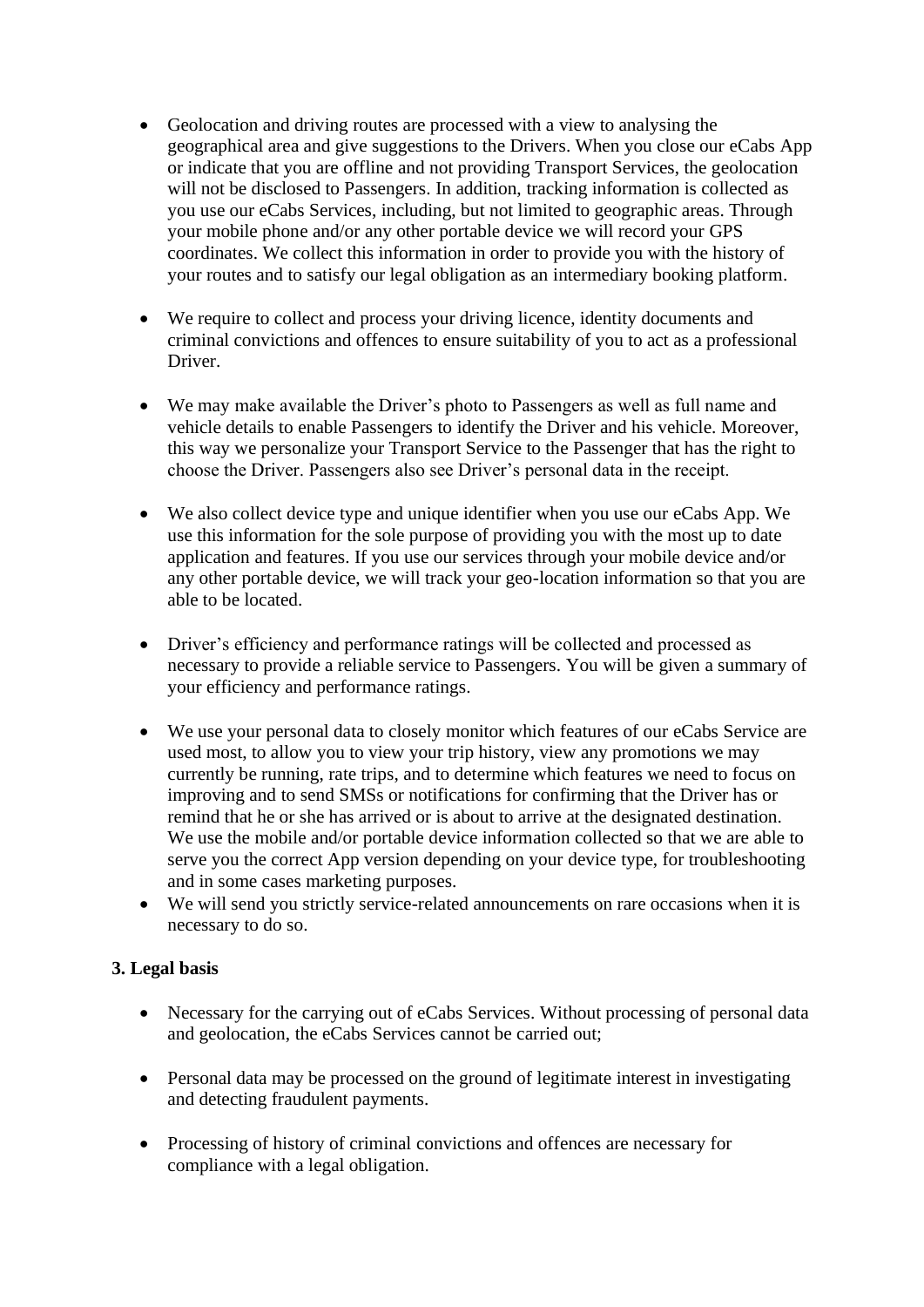### **4. Security and access**

- The personal data we collect is securely stored within our database, and we use standard, industry-wide, commercially reasonable security practices such as encryption and firewalls for protecting your information.
- However, we cannot guarantee the security of our database, nor can we guarantee that information you supply won't be intercepted while being transmitted to us over the Internet, and any information you transmit to the Company you do at your own risk.

### **5. Sharing of your Personal Data with Passengers**

• For a Passenger to make use of your Transport Service, we must share with him or her your geo-location information. If you are available, you will appear at the Passenger's search – your full name, VAT number, image photo for your profile, type and specification of vehicle, vehicle registration plates and evaluation will be displayed to the Passenger. We will also display your phone number after the Passenger selects you and you accept. While we encourage Passengers to comply with our data protection requirements, we will not be responsible if they fail to comply with respect to your information. At the end of your journey, if you are evaluated by the Passenger that you have provided Transport Service, this information will be made available to anyone that uses the eCabs App, as part of your evaluation.

### **6. Sharing of your Personal Data to Third Parties**

- Additionally to the above, we may share your Personal Data with other third parties such as services providers under contract who help us in our business operations. We require such service providers to use your information only in connection with the services that they perform for us. We may also share your Personal Data as required to comply with a legal obligation.
- The Company may disclose your personal information to any member of our group or related company and also to third parties:
- in the event that we sell or buy any business or assets, in which case we may disclose your personal data to the prospective seller or buyer of such business or assets;
- if eCabs or substantially all of its assets are acquired by a third party, in which case personal data held by it about its customers will be one of the transferred assets; or
- if eCabs is under a duty to disclose or share your personal data in order to comply with any legal obligation, process or request or in order to enforce or apply our terms and conditions of supply and/or any other agreements; or to protect the rights, property, or safety of eCabs, our customers, or others (this includes exchanging information with other companies and organisations for the purposes of fraud protection and credit risk reduction).
- Processing of personal data by will occur under the same conditions as established in this privacy policy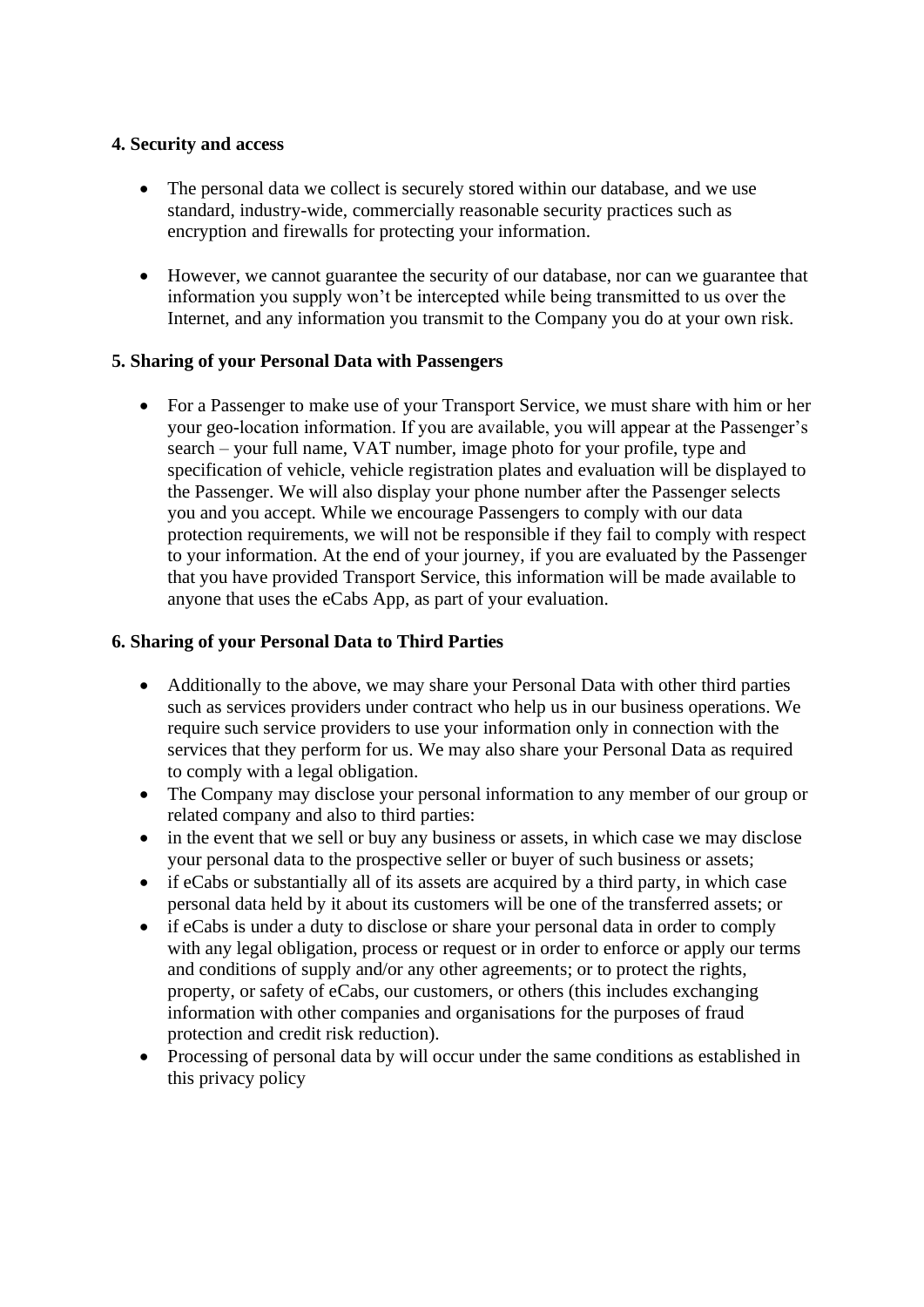## **6. Restrictions**

- You may not process the Personal Data of Passengers without our permission. You are moreover not allowed to contact any Passenger or collect his or her Personal Data or use any Personal Data that had been disclosed to you in relation to the Transport Service for any reason other than for the purpose of the provision of such Transport Service.
- You are moreover to comply with the terms of the Privacy Policy for Passengers available on **[Insert HyperLink]** We reserve the right to terminate your Account and claim damages in the event of default of your said obligation.

## **7. Cookies and other anonymous information**

• Our website uses cookies, which is a string of data that a website sends to your browser and which might be stored on your computer. The only personal data that a cookie can retain is information that is supplied by the visitor himself or herself. You may refuse to accept the cookies we use by managing your browser settings accordingly. You should note that should you decide not to accept all the cookies from this website, you may experience some inconvenience.

# **8. Your rights**

Right of access to personal data – you have the right to receive a copy of the information that we hold about you. Where allowed by applicable law, there may be an administrative charge for supply of copies of data and we may also require you to provide us with appropriate identification before we comply with this request.

- Right of rectification of personal information you can update your personal data via the eCabs App or by emailing [privacy@ecabs.com.mt](mailto:privacy@ecabs.com.mt)
- Right to erasure of personal information in certain circumstances you can ask for the data we hold about you to be erased from our records. Right to restriction of processing of personal information  $-$  you have the right to request that we suspend our use of your personal information in certain circumstances;
- Right to data portability you can obtain your personal information in a format which enables you to transfer that personal information to another organization. However, this right only applies in certain circumstances.
- Right to object to processing of personal information You have the right to object to our use of your personal information in certain circumstances.
- Right to object to automated processing, including profiling you also have the right not to be subject to the legal effects of automated processing or profiling in certain circumstances.
- Right to complain to the relevant data protection authority should you think that we have processed your personal information in a manner that is not in accordance with data protection law, you can make a complaint to the Office of the Information and Data Protection Commissioner.

If you wish to exercise these rights, please contact us using the details below. You may request us at any time what information is effectively held on you if any, at